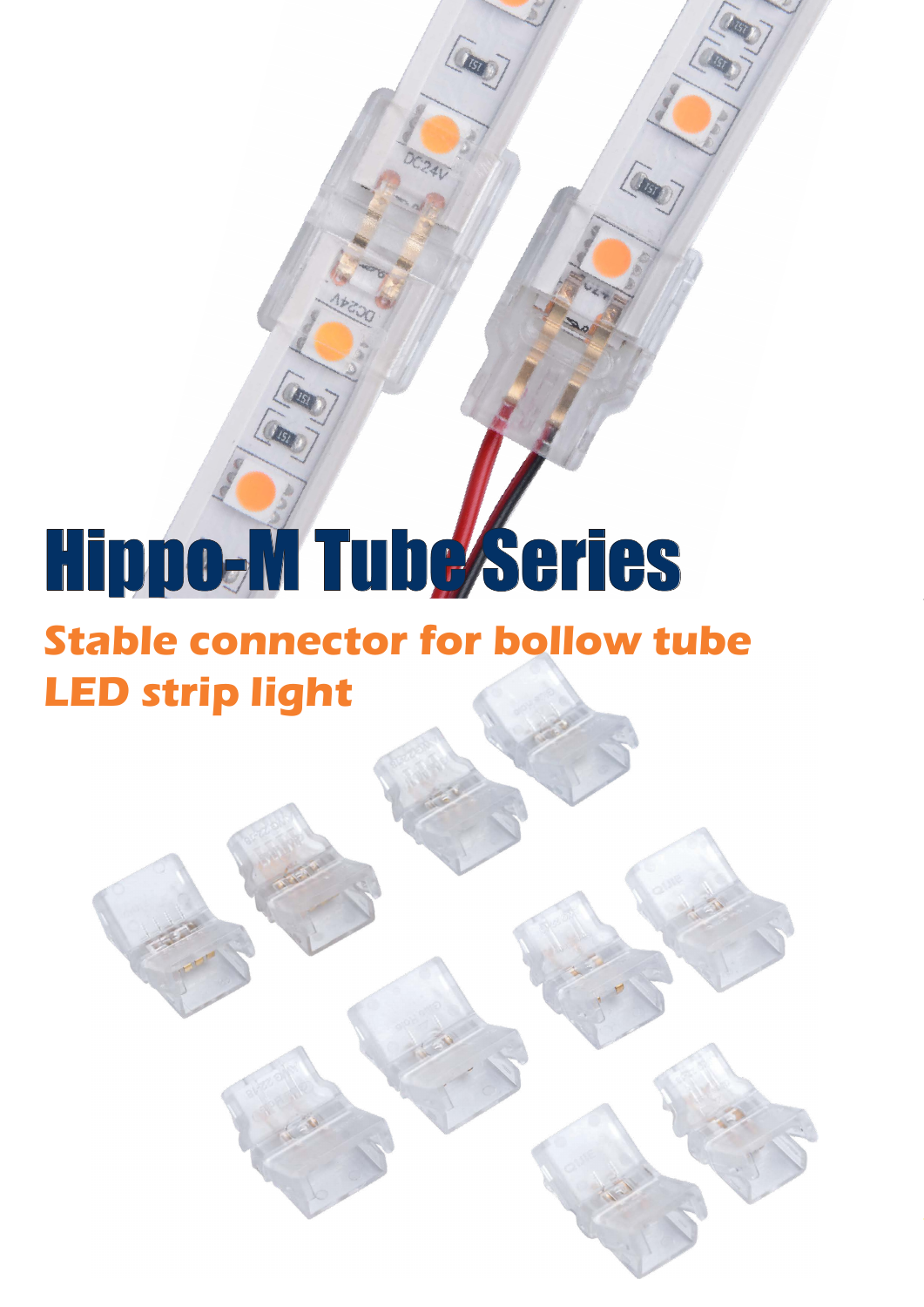### **Hippo-M Tube** LED Strip Connector



Hippo-M Tube serie can work with most common hollow tube LED strip light. It allows connection to be made with tube. With hole for injecting glue to make it fully waterproof to work outdoor

### **How to use**

Connect to LED Strip









Attach Wire to Connector



The sample of single color LED strip is below, other color types are similar

#### **Application Effect**





*Email: inquiry@onlumi.com Tel: +86 0755 3682 3931*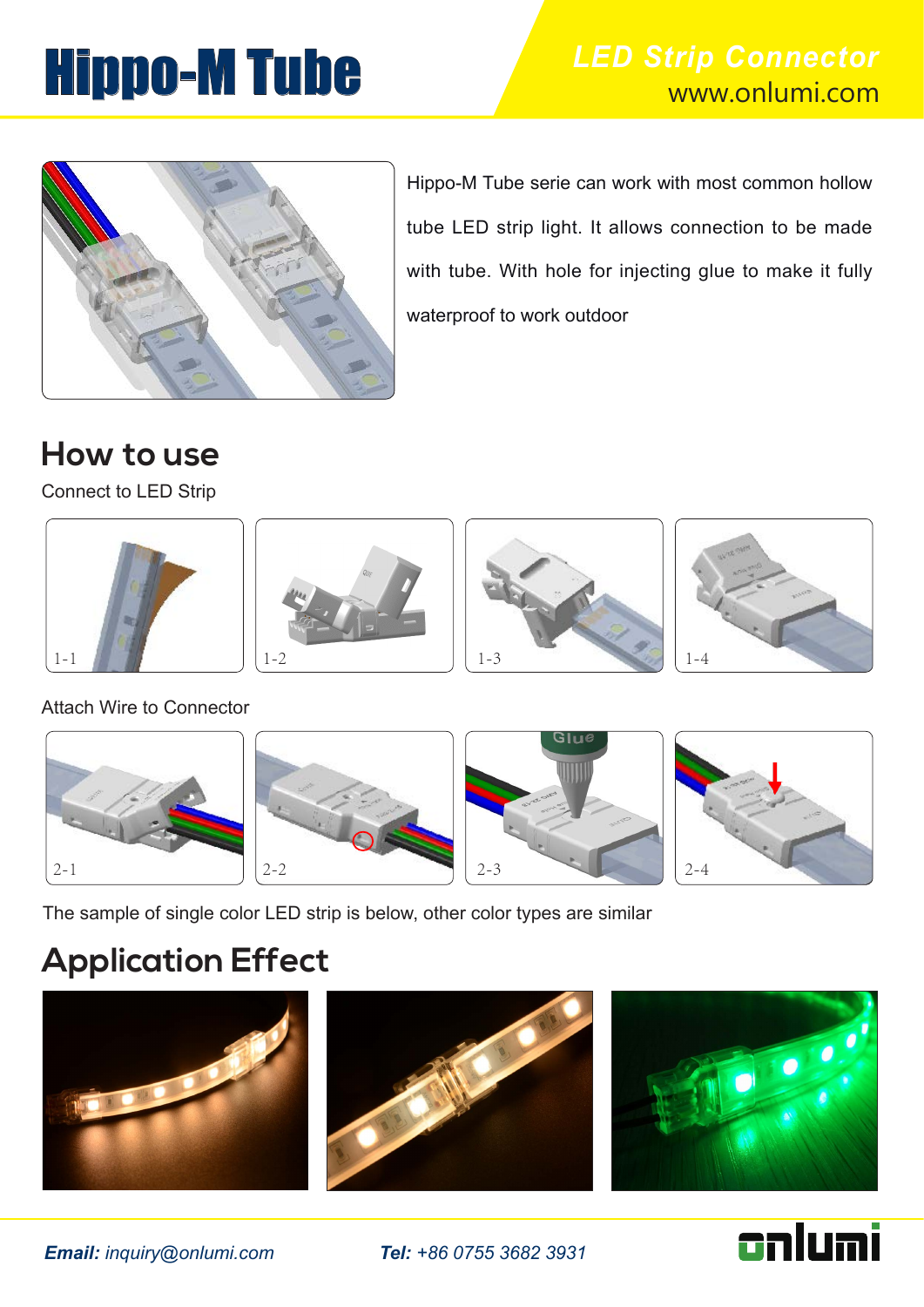## **Hippo-M Tube Willieur Strip Connector**

#### **Model for Choice**

| Item NO.                     | FSN8XB-2                            | FSN8BB-2             |  |
|------------------------------|-------------------------------------|----------------------|--|
| <b>Type</b>                  | strip to wire                       | strip to strip joint |  |
| <b>Workable Wire Gauge</b>   | 22~18AWG / 0.32~0.78mm <sup>2</sup> |                      |  |
| <b>Dimension</b>             | 26*15*7mm                           | 27*15*7mm            |  |
| <b>Voltage &amp; Current</b> | DC3~24V / Max.5A                    |                      |  |
| <b>Pin Quantity</b>          | 2 Pin                               |                      |  |
| <b>Strip Light Width</b>     | 8 mm(PCB)/10.5mm(Tube)              |                      |  |
| <b>Strip Light Color</b>     | single color                        |                      |  |
| <b>Strip Light IP Rating</b> | IP67 Hollow Tube Waterproof         |                      |  |
| <b>Material</b>              | PC & Copper                         |                      |  |
| Item NO.                     | FSN10XB-2                           | FSN10BB-2            |  |
| <b>Type</b>                  | strip to wire                       | strip to strip joint |  |
| <b>Workable Wire Gauge</b>   | 22~18AWG / 0.32~0.78mm <sup>2</sup> |                      |  |
| <b>Dimension</b>             | 26*17*7mm                           | 27*17*7mm            |  |
| <b>Voltage &amp; Current</b> |                                     |                      |  |
| <b>Pin Quantity</b>          | DC3~24V / Max.5A<br>2 Pin           |                      |  |
| <b>Strip Light Width</b>     | 10 mm(PCB)/12.5mm(Tube)             |                      |  |
| <b>Strip Light Color</b>     | single color                        |                      |  |
| <b>Strip Light IP Rating</b> | IP67 Hollow Tube Waterproof         |                      |  |
| <b>Material</b>              | PC & Copper                         |                      |  |
|                              |                                     |                      |  |
| Item NO.                     | FSN10XB-3                           | FSN10BB-3            |  |
| <b>Type</b>                  | strip to wire                       | strip to strip joint |  |
| <b>Workable Wire Gauge</b>   | 22~20AWG / 0.32~0.52mm <sup>2</sup> |                      |  |
| <b>Dimension</b>             | 26*17*7mm                           | 27*17*7mm            |  |
| <b>Voltage &amp; Current</b> | DC3~24V / Max.5A                    |                      |  |
| <b>Pin Quantity</b>          | 3 Pin                               |                      |  |
| <b>Strip Light Width</b>     | 10 mm(PCB)/12.5mm(Tube)             |                      |  |
| <b>Strip Light Color</b>     | 2 color or CCT                      |                      |  |
| <b>Strip Light IP Rating</b> | IP67 Hollow Tube Waterproof         |                      |  |
| <b>Material</b>              | PC & Copper                         |                      |  |



*Email: inquiry@onlumi.com Tel: +86 0755 3682 3931*